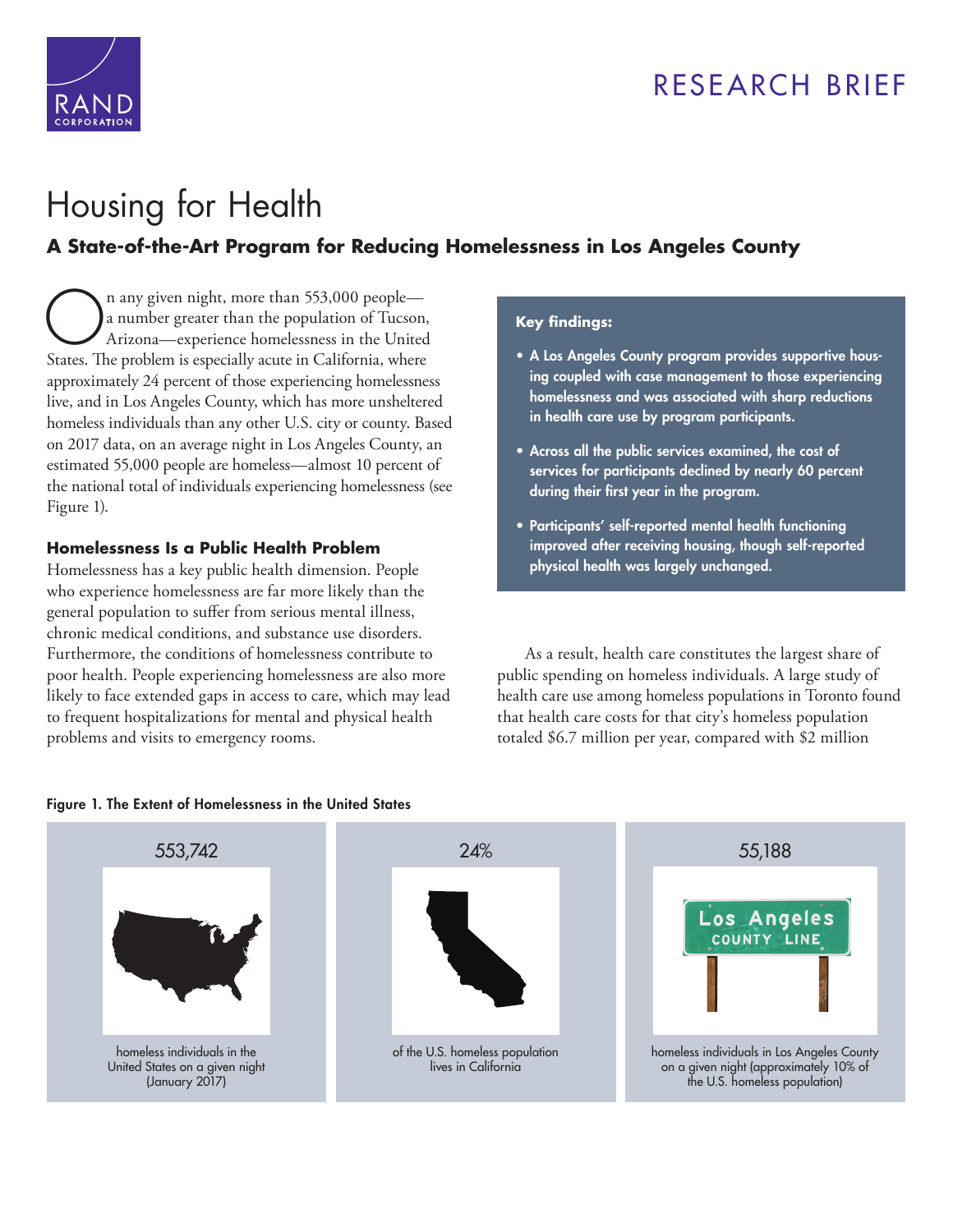per year among a matched sample of people with housing.<sup>1</sup> Similarly, in Los Angeles County, health care costs represent the largest share of public spending on those experiencing homelessness. Of the \$965 million the county spent on homelessness in fiscal year 2014–2015, 60 percent (approximately \$579 million) went to health-related services. More than half of this amount was spent on mental health and substance use treatment services. Prior research suggests that a relatively small number of long-term homeless individuals with complex health needs may account for a disproportionate share of this service use and spending.

#### **Permanent Supportive Housing**

Housing for Health, a division of the Los Angeles County Department of Health Services, launched a permanent supportive housing program to address the housing and health care needs of the homeless population. Modeled on successful initiatives in other cities, the program provides long-term, affordable rental housing and intensive case management that links people experiencing homelessness to health and social services that support sustained independent living. Unlike programs that make housing dependent on service use, the program offers housing first in an attempt to give participants stability that helps them benefit from services. The program targets frequent users of health care services among the population experiencing homelessness in Los Angeles County.

Los Angeles County commissioned a team of RAND Health researchers, led by Sarah Hunter, to evaluate this program's impact on participants' use of health and other county services, county spending, and participant health. To assess program impact on costs, researchers used spending data from six county departments (the Department of Health Services, the Department of Public Health, the Department of Mental Health, the Department of Public Social Services, the Probation Department, and the Sheriff's Department). To find out how the program affected participants' physical and mental health, researchers assessed survey data collected from participants by case management staff.

#### **Results**

**Housing for Health Reduced Health Care Use and County Costs**  The study found that program participants used substantially fewer county health care services in the first year after receiving housing. Medical and mental health service use fell sharply (see the table), particularly emergency room visits (68 percent reduction) and inpatient stays (77 percent reduction).

The associated service costs for participants declined by nearly 60 percent. In the year before they received housing,

#### Housing for Health Participants' Use of Most Health Services Fell After the First Year (890 Participants)

| <b>Type of Service</b>        | <b>Change in Use</b> |
|-------------------------------|----------------------|
| <b>Health services</b>        |                      |
| Emergency room visits         | $-68%$               |
| Inpatient stays               | $-77%$               |
| Outpatient visits             | $-25%$               |
| <b>Mental health</b>          |                      |
| Inpatient stays               | $-2%$                |
| Crisis stabilization services | $-60%$               |
| Outpatient visits             | $-25%$               |

participants received public services that cost an average of \$38,146 per person. That total fell to \$15,358 after one year of housing.

Consequently, county public service spending for the 890 program participants also decreased. Health service agencies saw the largest reduction: a decrease of \$20 million in spending after participants' first year in the program (see Figure 2).

After taking into account the costs of permanent supportive housing, the program produced a net savings of about 20 percent—for every \$1 invested in the program, Los Angeles County saved \$1.20 by reducing health care and other social service costs. These results have an important limitation: They measured only services associated with six county departments over a two-year period and are not a full accounting of all potential costs and benefits of the supportive housing program. However, they show that the program saves the county money, a finding that analysis employing a more rigorous causal method will need to confirm.

#### **Participants Reported Mental Health Improvements**

On entering the program, participants reported significantly lower physical and mental health functioning than the general population, based on national data. More than one-third met the criteria for a physical disability, and 88 percent had co-occurring physical and behavioral health conditions.

After a year of housing, participants reported significant improvements in mental health functioning; however, physical health functioning was largely unchanged. Physical functioning health scores were consistent with those reported by older, non-homeless people experiencing multiple chronic conditions. These findings suggest that the program serves a population with complex, chronic health needs who may require long-term support, such as the support provided by the Housing for Health program.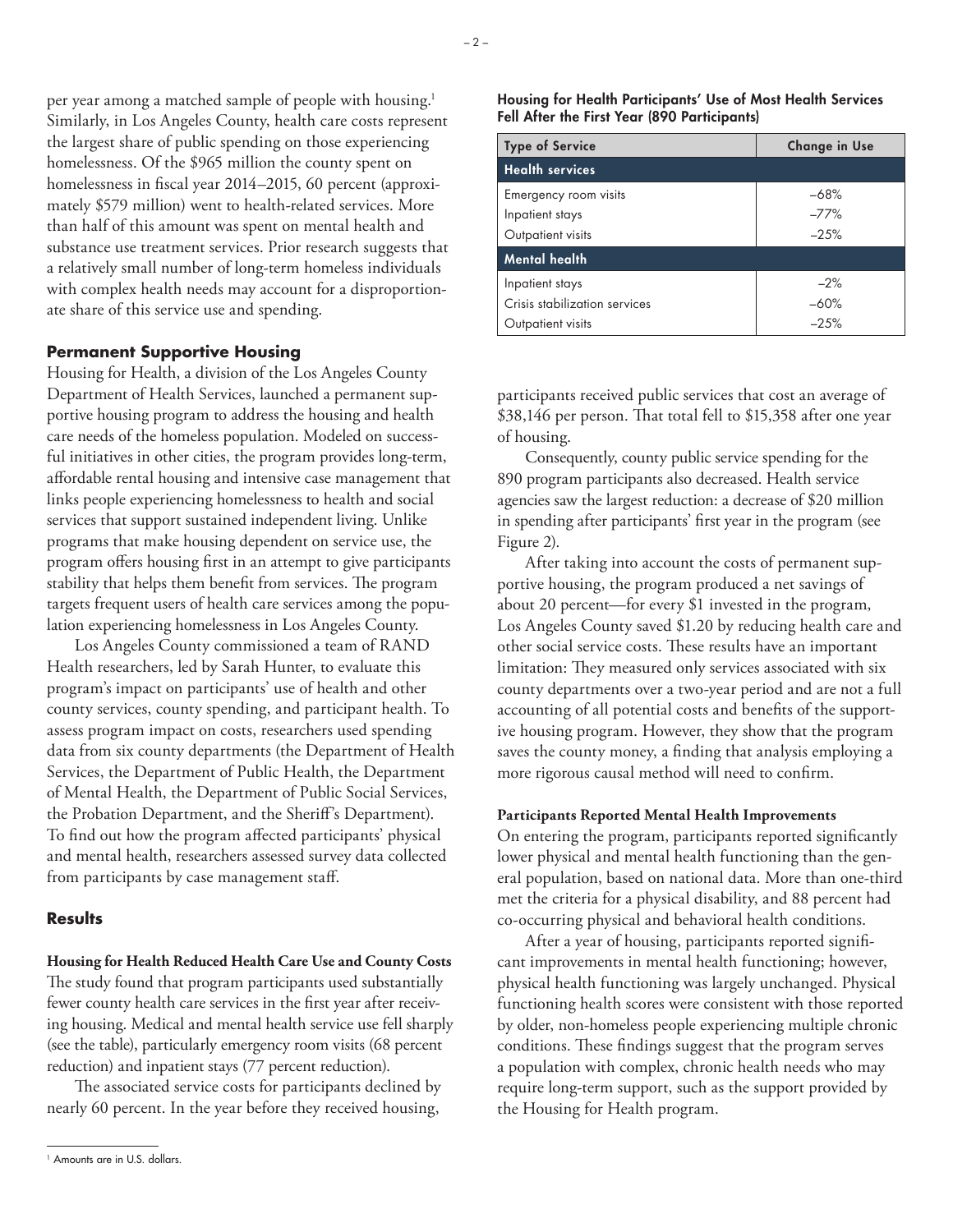

#### **Figure 2. Los Angeles County Health Spending on Program Participants Decreased**